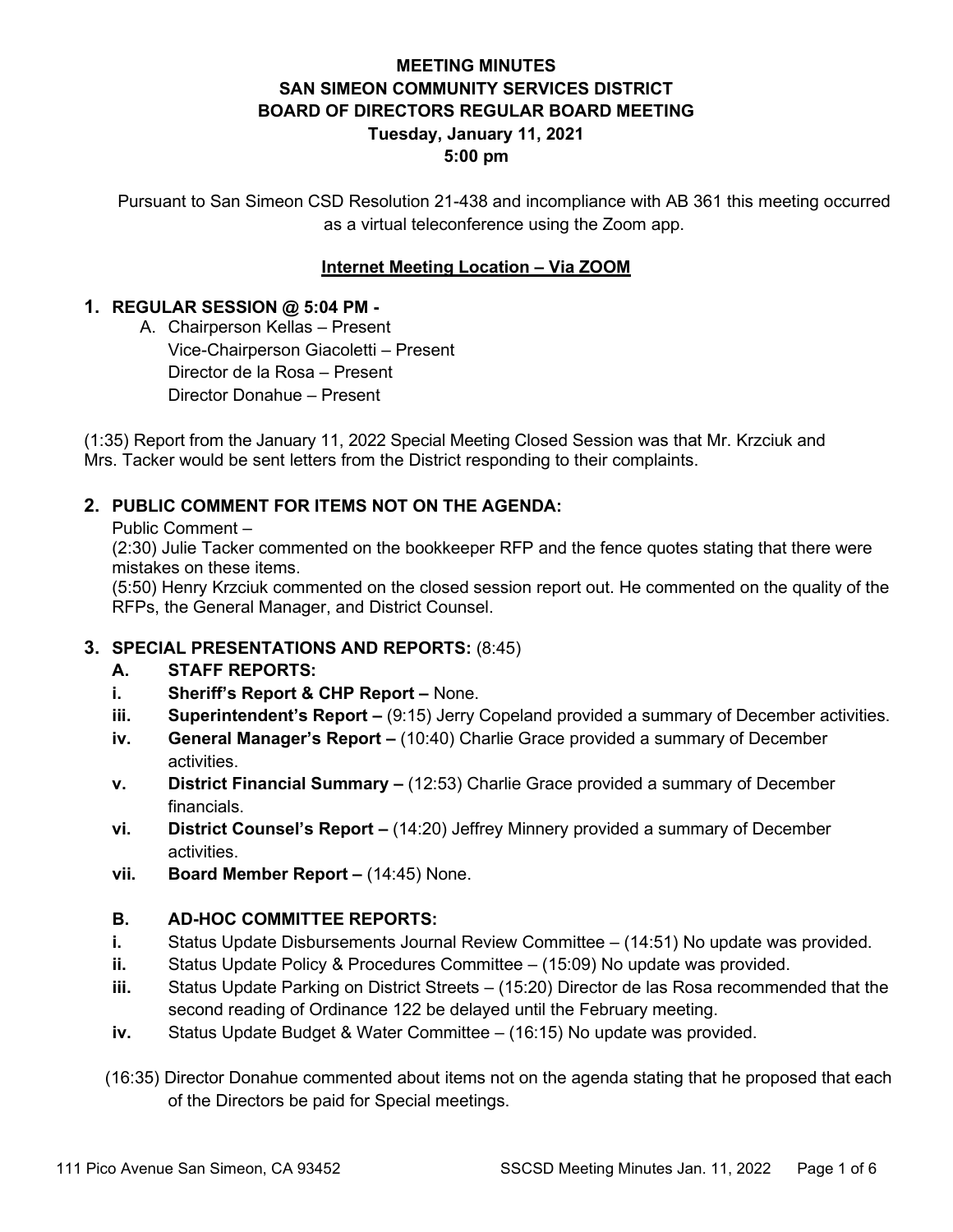### **Public Comment –**

(17:20) Henry Krzciuk commented.

(18:55) Jacquelyn Diamond commented.

(20:35) Julie Tacker commented.

### **4. CONSENT AGENDA ITEMS:** (22:00)

- **A. REVIEW AND APPROVAL OF MINUTES FOR THE REGULAR MEETING ON DECEMBER 14, 2021.**
- **B. REVIEW AND APPROVAL OF MINUTES FOR THE SPECIAL MEETING ON DECEMBER 21, 2021.**
- **C. REVIEW AND APPROVAL OF DISBURSEMENTS JOURNAL.**
- **D. ADOPTION OF RESOLUTION 22-439 TO CONTINUE VIRTUAL MEETINGS PURSUANT TO THE PROVISIONS OF AB 361.**

Public Comment – (23:30) Henry Krzciuk commented. (25:05) Julie Tacker commented.

(26:15) A motion was made to approve items A-D of the consent agenda.

Motion: Chairperson Kellas 2nd: Vice-Chairperson Giacoletti Vote: 3/1 Abstain: 1

Roll Call: Kellas: Yes Giacoletti: Yes de la Rosa: Yes Donahue: Abstain

### **5. PUBLIC HEARING:**

**A. SECOND READING AND ADOPTION OF ORDINANCE NO. 122 OF THE SAN SIMEON COMMUNITY SERVICES DISTRICT REGARDING PARKING REGULATIONS.** (26:55)

Chairperson Kellas commented that Director de la Rosa had asked to have this item pulled and brought back to the February Board meeting.

(27:27) A motion was made to move this item to the February Board meeting.

Motion: Chairperson Kellas 2nd: Director de la Rosa

Public Comment – (28:00) Henry Krzciuk commented. (29:25) Julie Tacker commented.

Motion: Chairperson Kellas 2nd: Director de la Rosa Vote: 4/0 Absent: 0

Roll Call: Kellas: Yes Giacoletti: Yes de la Rosa: Yes Donahue: Yes

# **6. BUSINESS ACTION ITEMS:**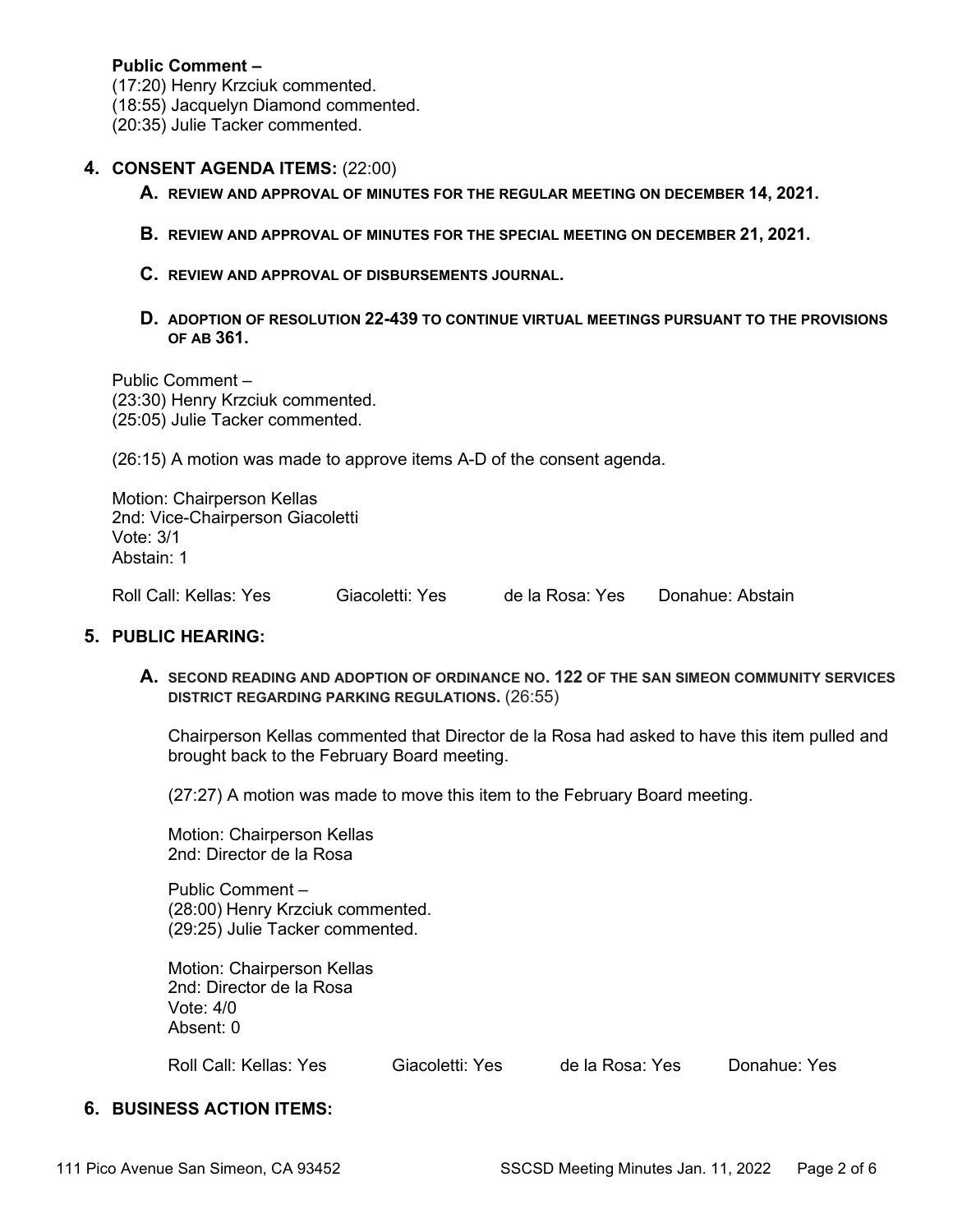#### **A. DISCUSSION, REVIEW AND APPROVAL OF CANDIDATES TO REPLACE THE BOARD OF DIRECTOR VACANCY CREATED BY THE RESIGNATION OF WILLIAM CARSON AND BOARD APPOINTMENT OF THE NEW DIRECTOR.** (39:40)

Chairperson Kellas introduced the item.

(33:50) Director de la Rosa, Director Donahue, Vice-Chairperson Giacoletti, and Chairperson Kellas discussed the applicants, their applications, and the appointment process.

Public Comment – (36:29) Mike Hanchett commented. (37:30) Julie Tacker commented.

(40:00) Chairperson Kellas, Director Donahue, and Director de la Rosa, further discussed the voting process. Director de la Rosa asked questions to the candidates.

(46:29) A motion was made to nominate Roberta Reinstein to fill the Board member vacancy.

Motion: Chairperson Kellas 2nd: Vice-Chairperson Giacoletti Vote: 4/0 Absent: 0

Roll Call: Kellas: Yes Giacoletti: Yes de la Rosa: Yes Donahue: Yes

#### **B. DISCUSSION, REVIEW AND APPROVAL OF STANDING COMMITTEE MEMBERS AND AD-HOC COMMITTEE MEMBERS PURSUANT TO DISTRICT POLICY 13.01 AND 13.03.** (47:38)

Charlie Grace introduced the item. Chairperson Kellas further discussed the existing committees.

(53:20) Jeff Minnery commented that Director Reinstein (newly appointed) was able to participate in the discussion.

(55:10) Director Donahue asked if Director Reinstein would be interested in participating in a legal bill minimization committee. Director Reinstein responded that she needed to verify that there were no conflicts. Chairperson Kellas discussed combining the standing committees. Director de la Rosa stated that he thought the water and budget committees should be kept separate.

Public Comment – (57:39) Henry Krzciuk commented. He volunteered for the water committee and the budget committee. (59:25) Julie Tacker commented. (1:01:00) Michael Hanchett commented.

(1:01:35) April Dury commented.

(1:02:20) Director de la Rosa clarified that committee members must be residents of San Simeon.

(1:02:50) Chairperson Kellas stated that the water committee would consist of: Michael Hanchett, Daniel de la Rosa, and Henry Krzciuk. On the budget committee: Michael Hanchett, Luz Hernandez, Miguel Sandoval and Henry Krzciuk. Chairperson Kellas went on to comment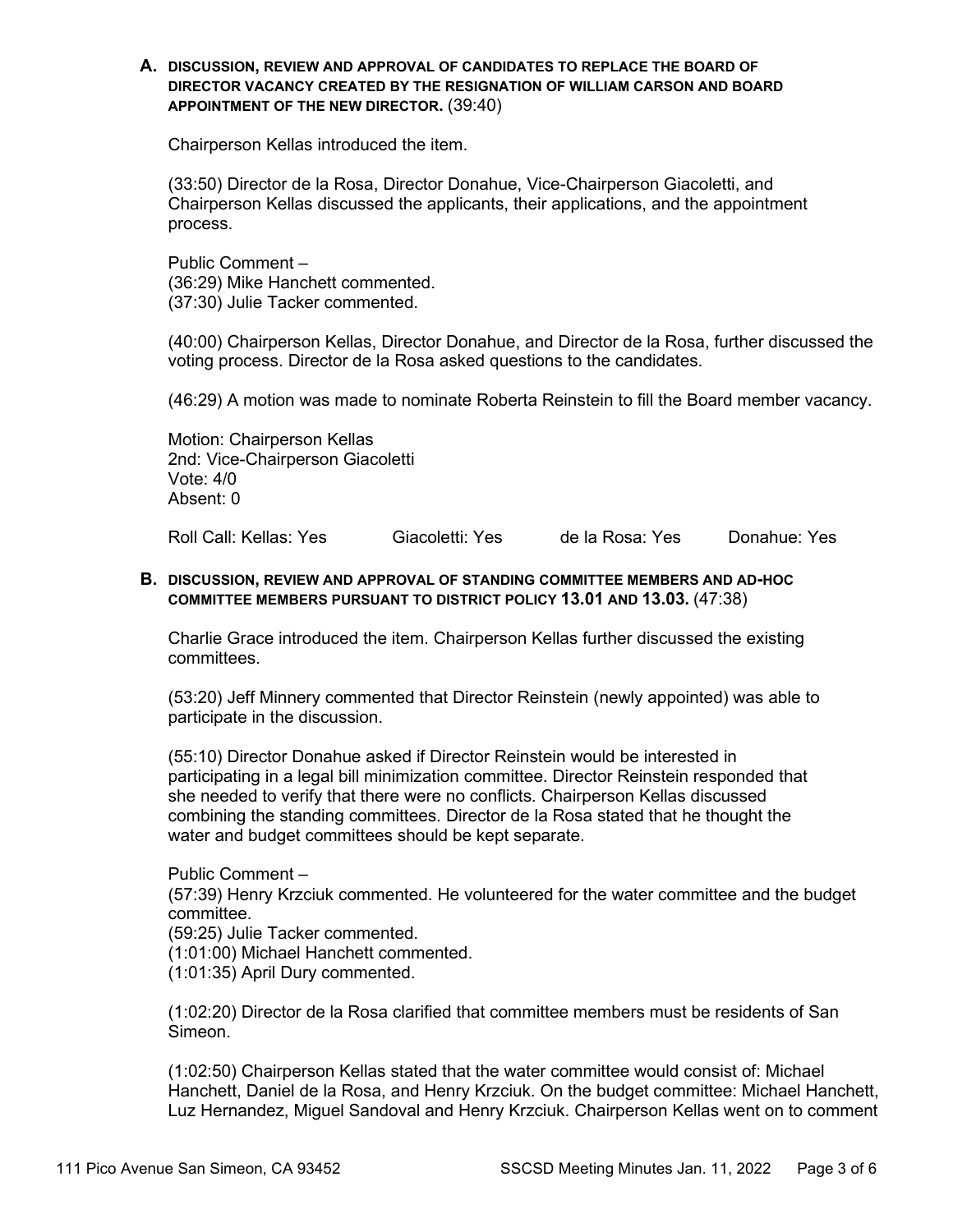that the ad-hoc committees would remove the disbursement journal review, the policy and procedures and keep the other two ad-hoc committees (CHRP and parking on District streets).

(1:03:50) A motion was made to ad Mr. Krzciuk to both the water and budget committee and keep the parking on District streets (de la Rosa and Giacoletti) and the CHRP (Kellas and de la Rosa). The policy and procedures and the disbursement review are dissolved. The standing committees will remain separate, and staff is to check with Leroy Price to verify if he wishes to stay on the water committee.

Motion: Chairperson Kellas 2nd: Director Donahue Vote: 4/1 Abstain: 1

Roll Call: Kellas: Yes Giacoletti: Yes de la Rosa: Abstain Donahue: Yes Reinstein: Yes

### **C. DISCUSSION, REVIEW AND APPROVAL OF THE 2022 LIST OF GOALS AND PRIORITIES FOR THE SAN SIMEON COMMUNITY SERVICES DISTRICT.** (1:06:48)

(1:06:55) Chairperson Kellas introduced the item. Director Donahue commented that the number one priority that the District should be addressing was the threat of legal action beginning with the Hather lawsuit. Jeff Minnery commented on the Hather lawsuit clarifying the judges ruling. Chairperson Kellas commented about placing this matter on the list of goal and priorities.

Public Comment – (1:10:28) Henry Krzciuk commented. (1:13:35) Julie Tacker commented. (1:15:09) Michael Hanchett commented.

(1:15:52) Director Donahue further commented on the list suggesting that the item number 8 be removed. Vice-Chairperson commented that the District plant more trees.

(1:18:00) Chairperson Kellas suggested that this item be tabled and asked that the Directors submit information on items that they would like to see added to the list, further stating that this matter would come back to the Board in either February or March.

#### **D. DISCUSSION, REVIEW AND APPROVAL OF PROPOSED EDITS TO THE POLICY AND PROCEDURES MANUAL.** (1:18:27)

(1:18:32) Director Donahue asked that this item be moved to another meeting. Vice-Chairperson Giacoletti seconded the motion.

Public Comment – (1:19:20) Henry Krzciuk commented. (1:20:18) Julie Tacker commented.

Motion: Director Donahue 2nd: Vice-Chairperson Giacoletti Vote: 4/1 No: 1

Roll Call: Kellas: No Giacoletti: Yes de la Rosa: Yes Donahue: Yes Reinstein: Yes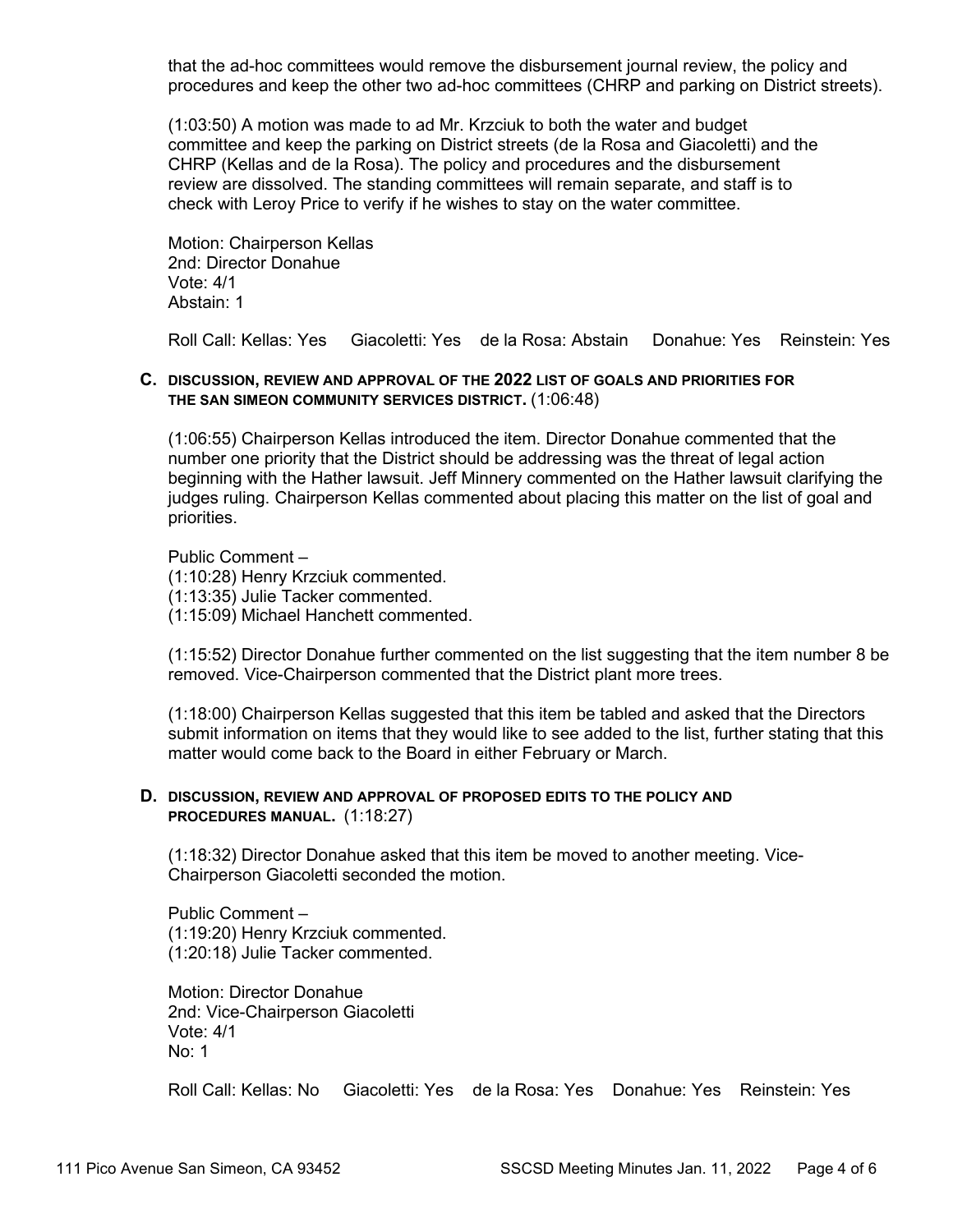#### **E. DISCUSSION, REVIEW AND APPROVAL OF KATHLEEN FRY BOOKKEEPING SERVICES TO PERFORM BOOKKEEPING SERVICES FOR THE DISTRICT.** (1:23:00)

(1:23:20) Charlie Grace introduced the item.

(1:25:50) Director Donahue commented that the RFP was ridiculous and that ads need to be taken out on Craigslist or Indeed.

Public Comment – (1:26:45) Henry Krzciuk commented. (1:29:00) Julie Tacker commented. (1:31:18) Michael Hanchett commented. (1:32:30) April Dury commented.

(1:34:30) Director Donahue commented that this RFP needed to be done again. Chairperson Kellas commented that the RFP process followed the Policy and Procedures manual. Vice-Chairperson Giacoletti commented that Kathleen Fry did an excellent job.

(1:36:35) A motion was made to award the contract to Kathleen Fry Bookkeeping Services for another year.

Motion: Chairperson Kellas 2nd: Vice-Chairperson Giacoletti Vote: 4/1 No: 1

Roll Call: Kellas: Yes Giacoletti: Yes de la Rosa: Yes Donahue: No Reinstein: Yes

#### **F. DISCUSSION, REVIEW AND APPROVAL OF A PROPOSAL FROM COOPERATIVE STRATEGIES FOR REDISTRICTING SERVICES NOT TO EXCEED THE AMOUNT OF \$19,500.00.** (1:37:30)

Charlie Grace introduced the item.

Public Comment – None

(1:39:24) A motion was made to accept the proposal from cooperative strategies for redistricting services not to exceed the amount of \$19,500.00.

Motion: Chairperson Kellas 2nd: Director Donahue Vote: 4/1 No: 1

Roll Call: Kellas: Yes Giacoletti: No de la Rosa: Yes Donahue: Yes Reinstein: Yes

#### **7. CLOSED SESSION:** (1:40:37)

Jeff Minnery introduced the item.

Public Comment – (1:42:19) Henry Krzciuk commented. (1:45:18) Julie Tacker commented. (1:47:30) Michael Hanchett commented.